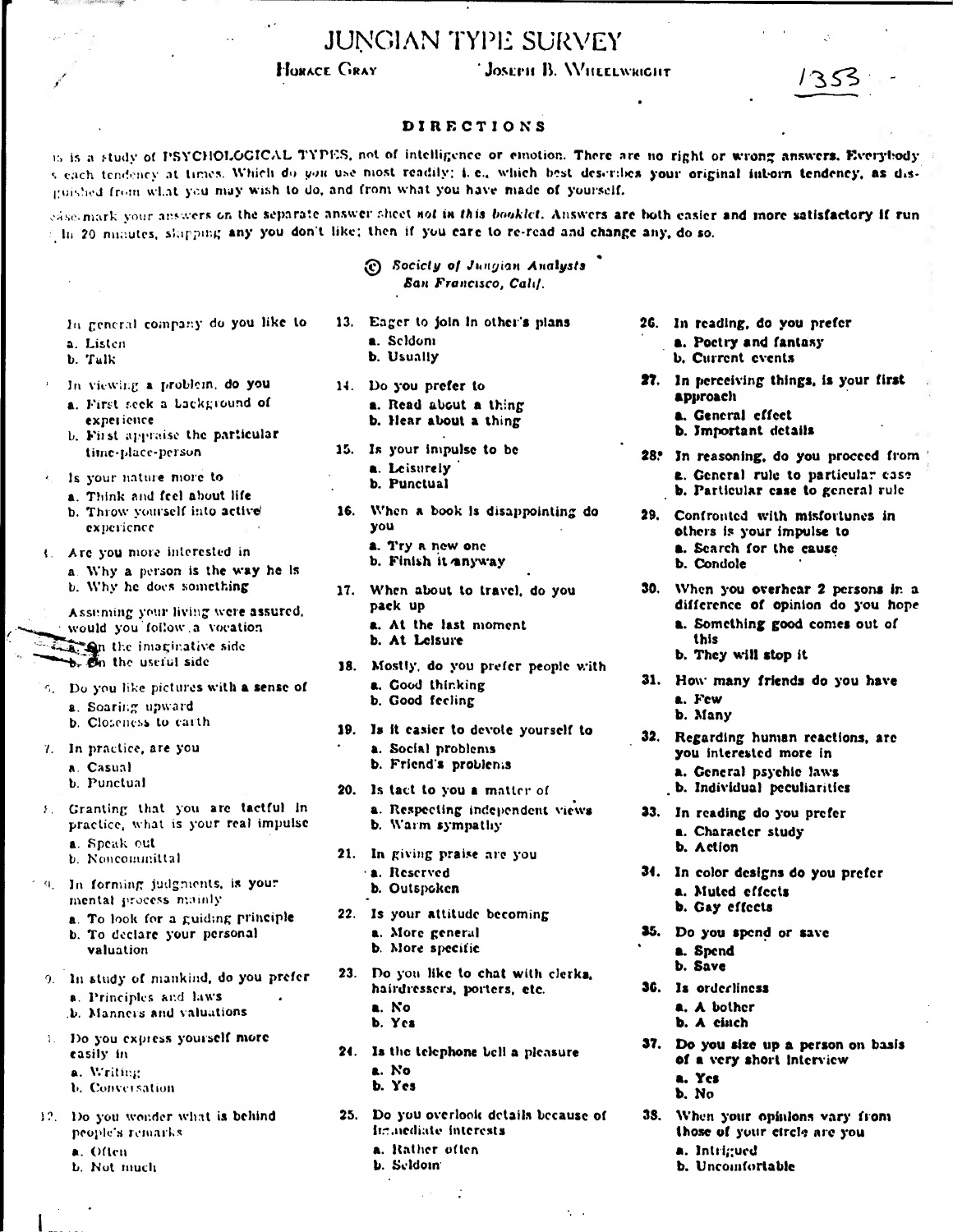- **39. Are you more, irterested In people's a. Beliefs b. Behavior**
- **40. Do you take observations as facts a. To be stodicd b. To Lc valued for use**
- **41.** On which side is your temperament **56.** In works of art, do you prefer **70.** Do you tend to develop **41.** Considering **11. 10.** Depend to Jevelop **b.** Spontaneous
- **42. In personal letters do yoit tend to a. Alter words here and there b. Let it go as first written**
- **43. Do you enjoy meeting strange people a. No b. Yes**
- **44. At home are you conversational a. Not very b. Rather**   $= 7.5$  and  $-1.7 - 0.7$
- **45. On vacation do you act mostly on a. Spur of tho moment b. According to plan**
- **a. Inimcdiate impiration** a. Yes **a.** Yes **a.** Yes **h. Deliberate reasoning**
- **47. If living alone would you 61.** Granting you **like both, which do e.** Not bother much with details **b. Keep things in precise order a.** Reflective people.
- **43. When you meet people; do you a. Profession** *more more* **a. Portable <b>a. Porm b Portable** *a.* **Form b.** Personal tastes **and holder**
- **19. In reading . doyou prefer**
- **50. Do you prefer the entrance to a b. Large see**
- **b. Romeo and Juliet** 51. **On a party arc you happier with a. Six**
- f,2. When ahed **for a** week or more, **pro- b. Rarely**  vided household and business are well taken care of, are you restless **a. No a.** Off and on **b.** Yes **b.** Harely
- **59. Would you rather have fliends 67. Exerce a spring landscape, are**  $\frac{1}{2}$  are  $\frac{1}{2}$ 
	-

 $\bullet$ 

- **54. When a person has a wrong idea, do you a. Changt the subject** 
	- **b. Try to convert hint**
- L5. Does a prollem seem like a closed room which intuition has to open **a. Quite frequently b. Not much** 
	- In works of art, do you prefer a. Inner life mainly b. Outer life **a. Gene) lized b. Photographic**
- **57. Is neatness in you a. An achievement b. Inborn**
- 58. Suppose you were waiting in a hotel with two lobbies, each in good **taste in daferont colors, which**  would you chooze to wait in a. Elties **b. Reds**
- **53.** Toward:: goals unce chosen. **are you a. Tenacious b. Readily icoriented**
- **45. Do conclusions come to you by GO. Do you like making collections** 
	- **b. Lively people**
	- **prefer to discuss their** 62. In pictures, which attracts you more **b. Color** 
		-
	- **a.** Biography **<b>63.** Do you prefer to make decisions **b.** Novels **63.** Do you prefer to make decisions **a.** At leisure **b. Immediately**
	- **64.** Assuming equal familiarly, would **a. Small you** prefer to go to the **theater to a. Hamlet** 
		- **b. Dozen 6.5. Arc** you **unaccountably rostless**
		- **a. From time to time**
		- **wen taken clue of, are you restless 66.** When **skeploss, do you take a pill b.** *Harely*
	- you more aware of **n.** 1 night, alone **6 I**. Inight **II. Interval lines and co'oring h. 3** rights, alone **4 b. Definits of sky, trees, mowers**
- **68. Do you draw out** peopk **a. Their special interesta** 
	- **b.** Miscellaneous things
- **09. In reading for information, do** you prefer the **presentatioa a. Stistained and thorough** 
	- **b. Many-sided and mobile**
- -
- **71** Do you like to be occupied with
	- a. One thing at **a time**
	- **b. A variety of things**
- 72. Yager **that others join )cur plans a. Sometimes**  *h.* **Usually**
- **73. In room decoration, do you prefer a. Earthy tones** 
	- **\* b. Primary colors**
- 74. Are **you tempted to new pursuits a. Quite a bit b. Not much**
- **75. When picking a presort** *for* somebody, do you seek something
	- a. You think will **bc . a pleasant surpr;se**  transke pla **b. You think he wants**
- 76. Were you born with a timeclock **in your mind a. No** 
	- **b. Yes**
- 77. What style of art do you prefer **a. Traditional b. Modornist**
- **78. Is your temporament** 
	- **a. Serious**
	- **b. Cheerful**
- **79. Do you** 
	- a. Restrict your friends to a few with whom you are then relatively confidential
	- b. Have many amicable relationships
- **SO. Having formed an opinion, do you**  *a. <sup>A</sup>***it er it willingly b. Tend to stick** 
	-
- **SI. With vgaril to ftioue** jmorsillitos **do you** 
	- **a. CI tr.-3,1311. <sup>1</sup>413 as they come**
	- **h.** Plan for various contingencies